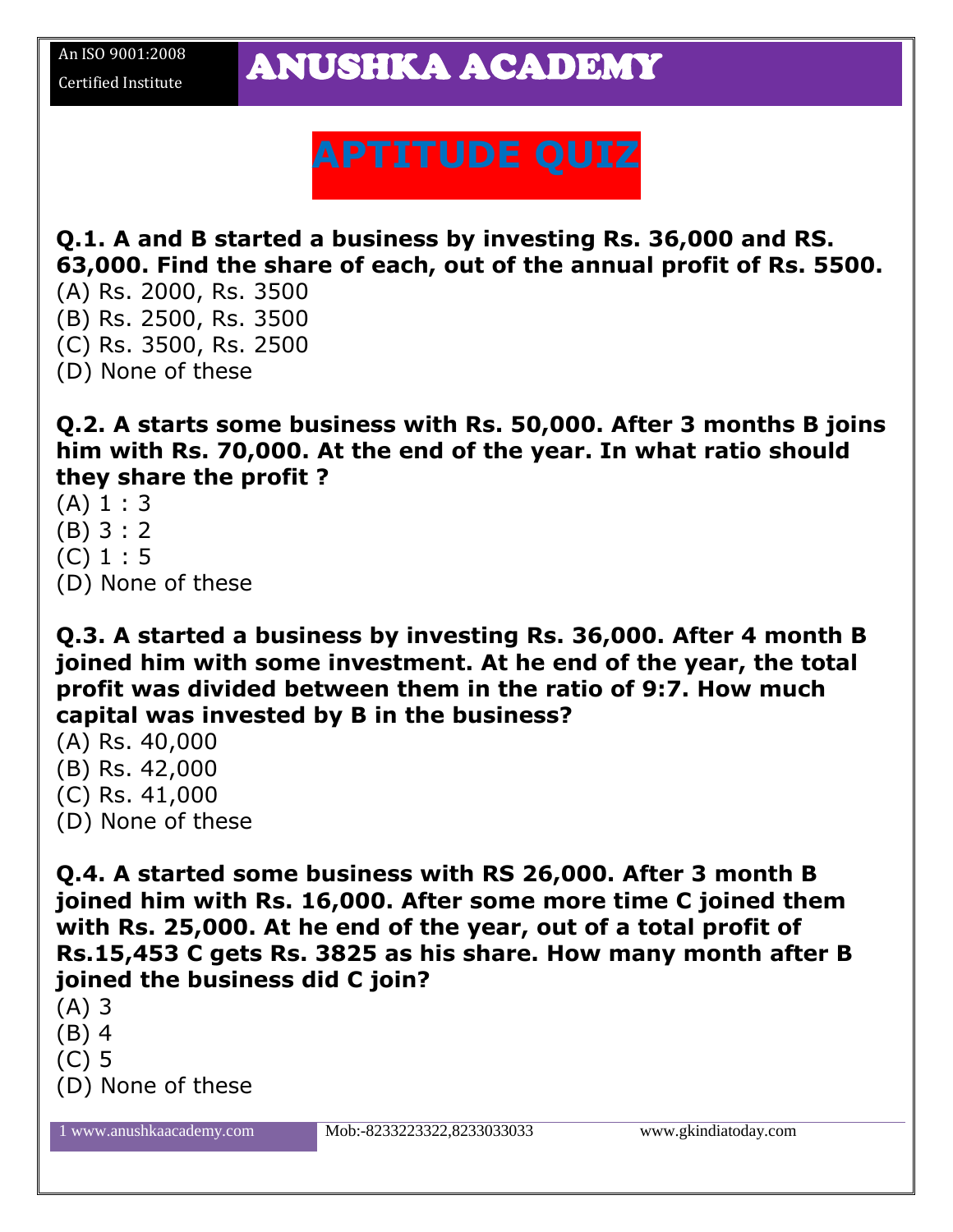**Q.5. A, B and C started a business with their investment in the ratio 1 : 2 : 4. After 6 month A invested the half amount more as before and B invested same the amount as before while C withdrew of the their investment. Find the ratio of their profits at the end of the year.**

- (A) 5 : 12 : 13
- (B) 5 : 11 : 14
- (C) 5 : 12 : 14
- (D) None of these

**Q.6. A started a business with Rs. 52,000 and after 4 months B joined him with Rs. 39,000. At the end of the year, out of the total profit B received total 20,000 including 25% of the profit as commission for managing the business. What amount did A receive?**

- (A) Rs. 20,000
- (B) Rs. 10,000
- (C) Rs. 15,000
- (D) None of these

**Q.7. A working partner get 20% as his commission of the profit after his commission is paid. If the working partner's commission is Rs. 8000, Then what is the total profit in the business?**

- (A) Rs. 47,000
- (B) Rs. 45,000
- (C) Rs. 48,000
- (D) None of these

**Q.8. Sharma Reader publication makes a profit of 9,00,000, 20% of which is paid as taxes. If the rest is divided among the partners P Q and R in the ratio of 1: : 2, then the shares of P, Q and R are respectively:**

(A) Rs. 2,40,000; Rs. 3,20,000; Rs. 1,60,000 (B) Rs. 3,20,000; Rs. 2,40,000; Rs. 1.60,000 (C) Rs. 1,60,000; Rs. 3,20,000; Rs. 2,40,000 (D) Rs. 1,60,000; Rs. 2,40,000; Rs. 3,20,000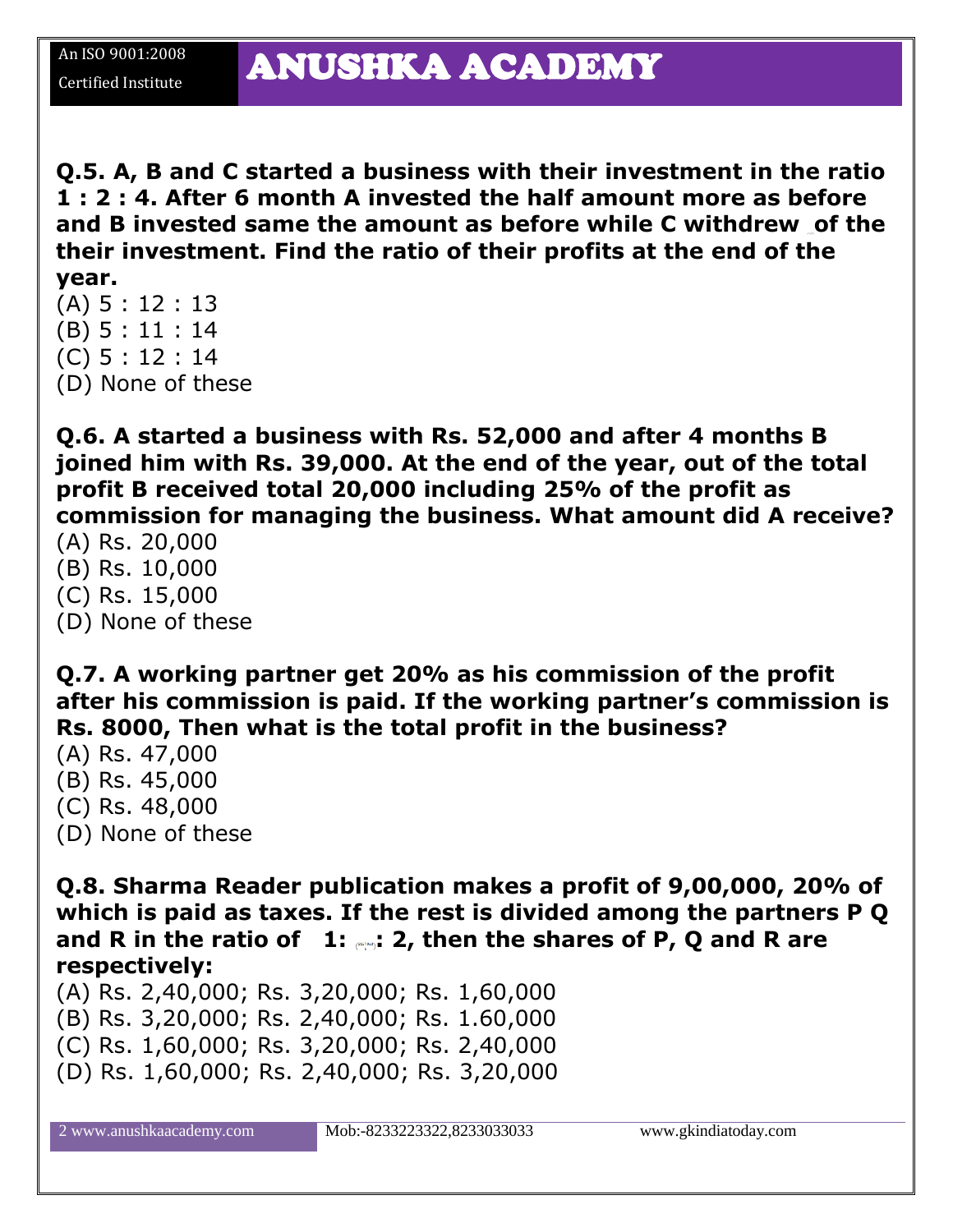**Q.9. We have to divide a sum of Rs. 13,950 among three person A, B and C. B must get the double of A's share and C must get Rs. 50 less than the double of B's share. The share of A will be :**

(A) Rs. 1950 (B) Rs. 1981.25 (C) Rs. 2000 (D) Rs. 2007.75

An ISO 9001:2008

**Q.10. A started business with Rs. 45,000 and B joined after ward**

**with 30,000. If the profit at the end of a year was divided in the ratio 2 : 1 respectively, then B would have joined A for business after.**

- (A) 1 month
- (B) 2 month
- (C) 3 month
- (D) 4 month

**Q.11. Out of 10 teachers of a school, one teacher retires and in place of him a new teacher 25 yrs. old joins. As a result of it average age of the teachers reduces by 3 yrs. Age of the retired teacher (in yrs.) is.**

- (A) 55
- (B) 65
- (C) 45
- (D) 75

**Q.12. The average weight of 20 students in a class is increased by 0.75 kg when one student of 35 kg replaced by a new student weight of the new student (in kg) is:**

- (A) 35
- (B) 40
- (C) 45
- (D 50

**Q.13. In a class, three are 40 boys and their age is 16 years. One boy, aged 17 years, leaving the class and another joining, the average age becomes 15.875 years. The age of the new boy is :**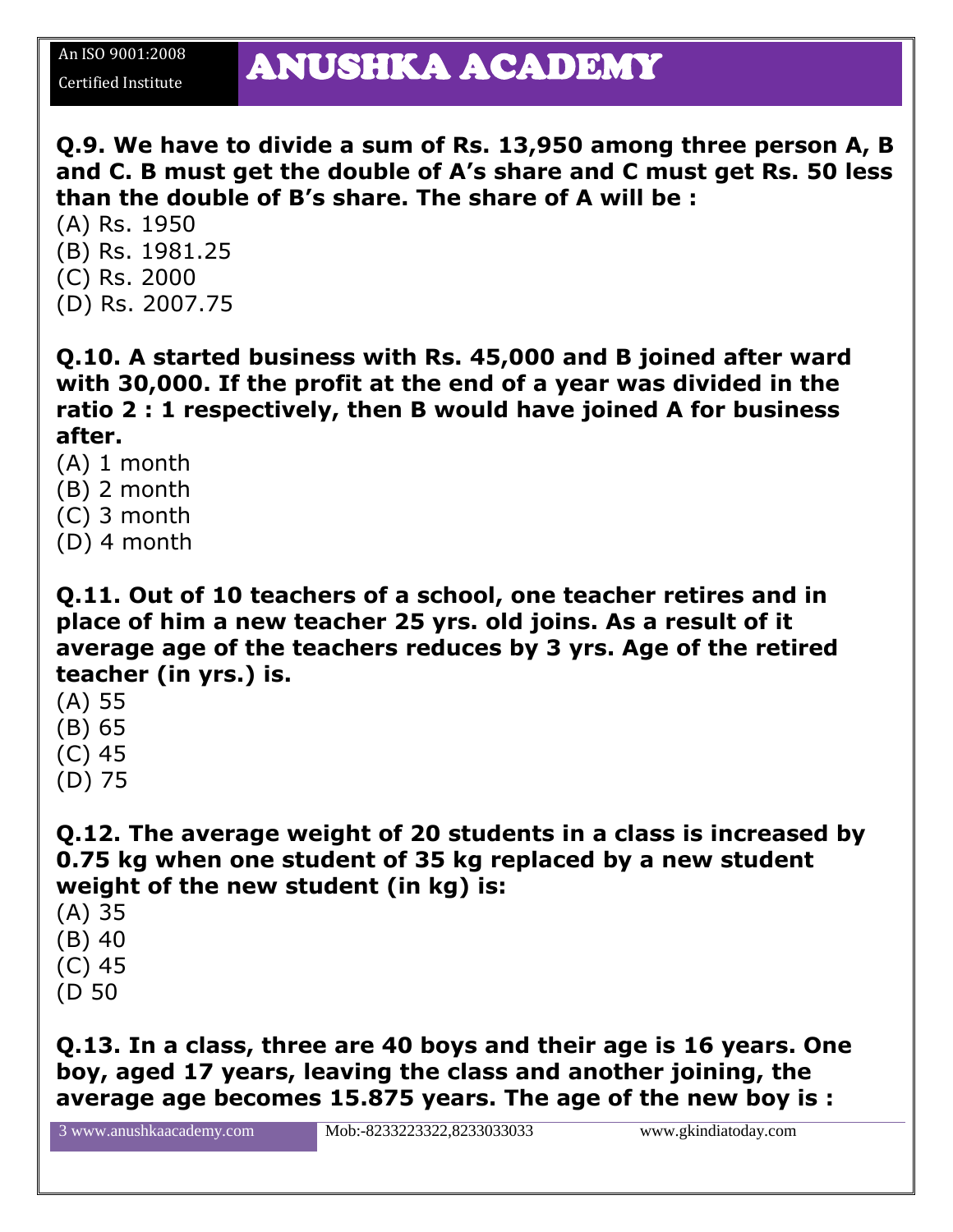## An ISO 9001:2008 **ANUSHKA ACADEMY**

(A) 12 years (B) 14.5 years (C) 15 years (D 17 years

**Q.14. The average age of 8 men is increased by 2 years when two of them whose age are 21 and 23 years replaced by two new men. The age of the two new men is :**

(A) 22 years

(B) 24 years

(C) 28 years

(D 30 years

**Q.15. The average age of 30 boys in a class is 15 years. One boy, aged 20 years, left the class, but two new boys came in his place whose age differs by 5 years. If the average of all the boys now in the class becomes 15 years, the age of the younger newcomer is:**

- (A) 20 years
- (B) 15 years
- (C) 10 years
- (D 8 years

**Q.16. The average marks of 32 boys of section A of class X is 60 whereas the average marks of 40 boys of section B of class X is 33. The average marks for both the sections combined together is**

- (A) 44
- (B) 45
- (C) 46
- (D) 45

**Q.17. A man bought 13 articles at Rs. 70 each, 15 at Rs. 60 each and 12 at Rs. 65 each. The average price per article is**

- (A) Rs. 60.25
- (B) Rs. 64.75
- (C) Rs. 65.75
- (D) Rs. 62.25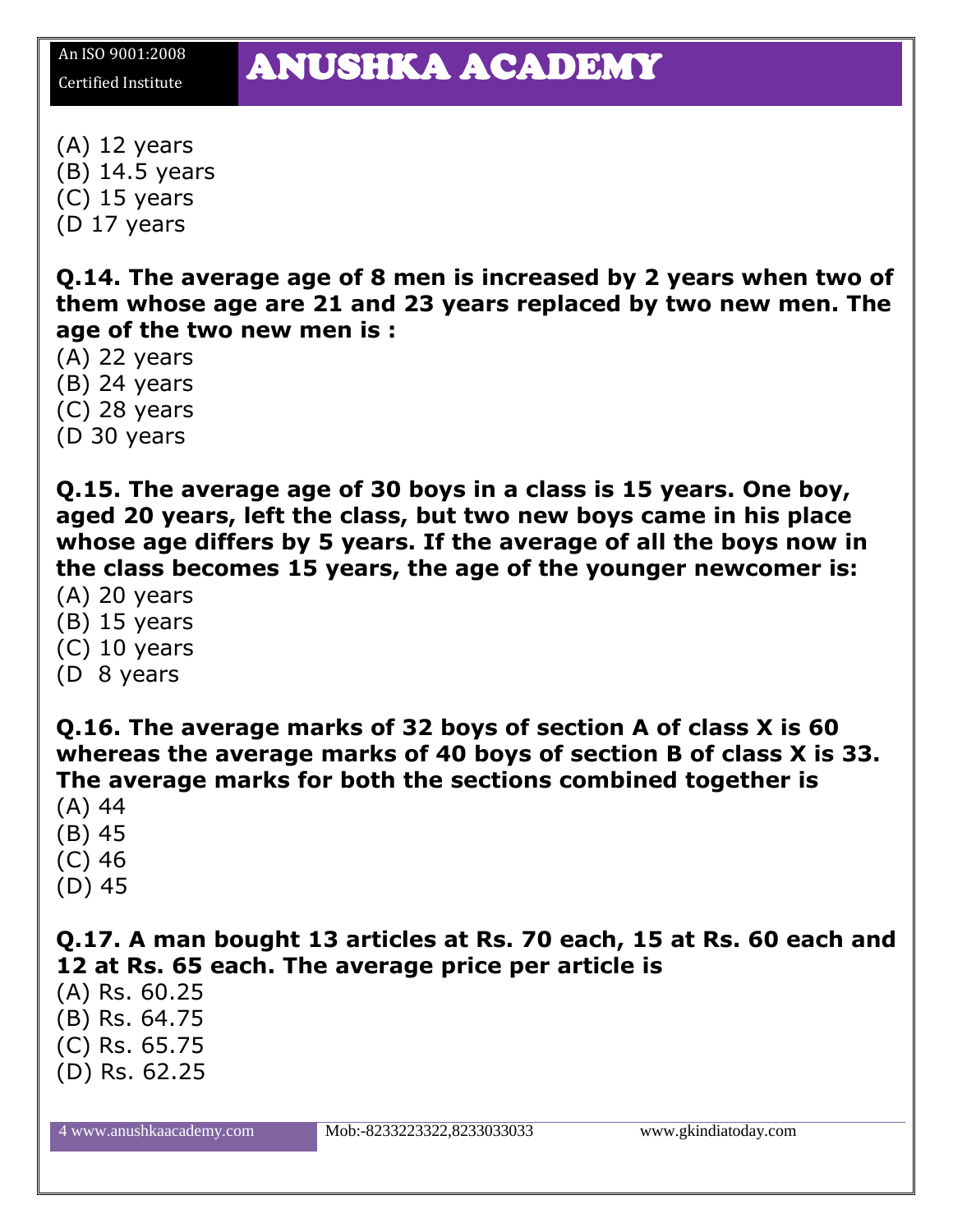**Q.18. A fruit seller sold big, medium and small sized apples for Rs. 15, Rs. 10, and Rs. 5 respectively. The total number of apples sold were in the ratio 3 : 2 : 5. Find the average cost of an apple.** (A) 8

- (B) 10
- 
- (C) 9
- (D) 7

**Q.19. A man purchased 7 bags of rice at the rate of Rs. 800 each, 8 bags of rice at Rs. 1000 each and 5 bag of rice at the rate of Rs. 1200 each. What is the average cost of one bag of rice?**

- (A) Rs. 1000
- (B) Rs. 980
- (C) Rs. 1120
- (D) Rs. 1050

**Q.20. Three Science classes A, B and C take a Life Science test. The average score of class B is 76. The average score of class A and B is 79 and average score of class B and C is 81, Then the average score of class A, B and C is**

- (A) 80
- (B) 81
- (C) 80.5
- (D) 81.5